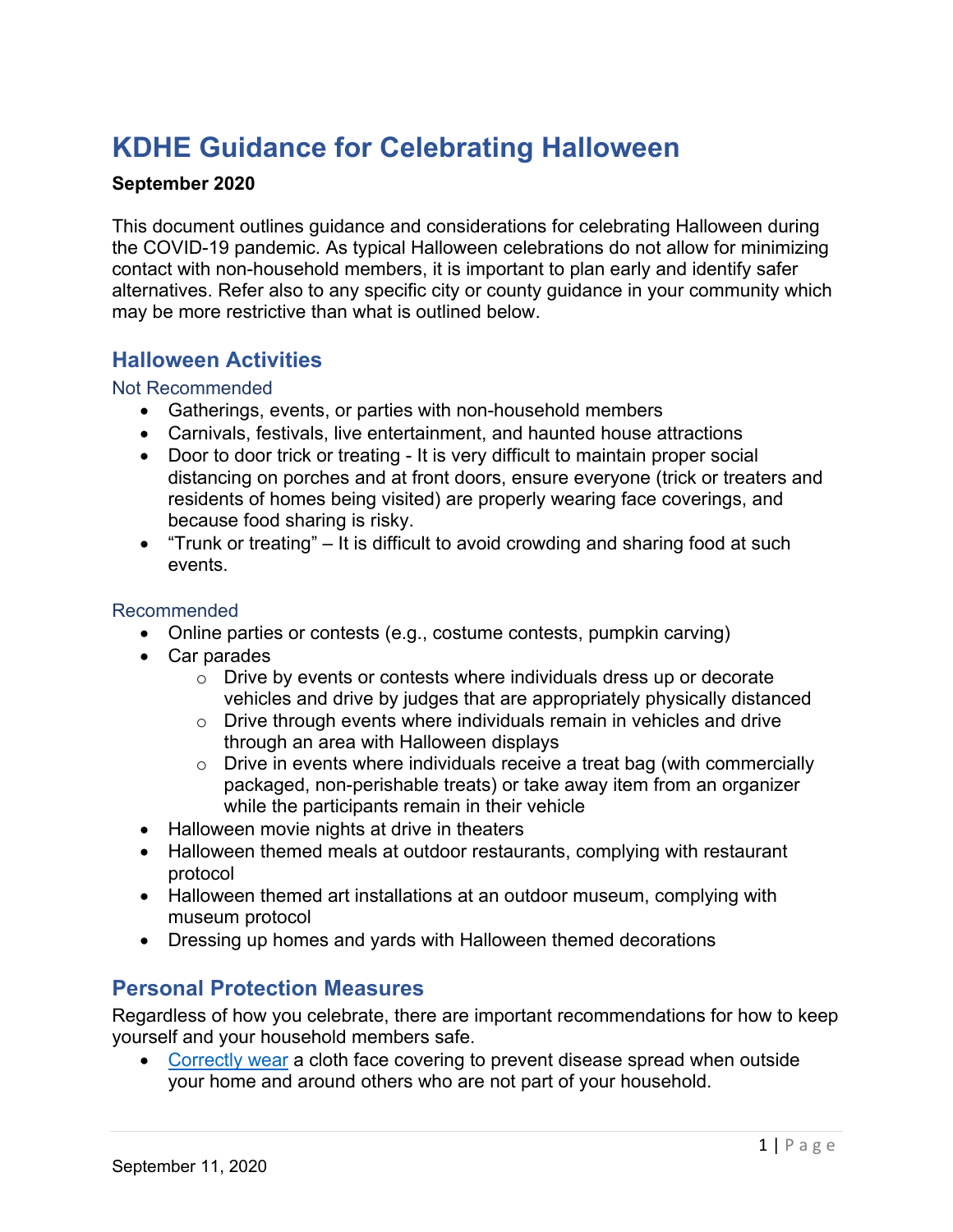- Avoid confined spaces, including indoor spaces that don't allow for easy distancing of at least 6-feet between you and others.
- Practice physical distancing place at least 6-feet between yourself and other people who are not part of your household.
- Practice routine [hand hygiene](https://www.cdc.gov/coronavirus/2019-ncov/global-covid-19/handwashing.html) wash your hands often, for at least 20 seconds with soap and water. If soap and water are not available, use hand sanitizer with at least 60% alcohol.
- [Clean](https://www.cdc.gov/coronavirus/2019-ncov/prevent-getting-sick/cleaning-disinfection.html) frequently touched items regularly.

# **Safer Trick or Treating and "Trunk or Treating"**

Although KDHE does not recommend trick or treating or "Trunk or Treat" events as ways to celebrate Halloween, there are some recommendations and guidance to consider if you make these choices for yourself or members of your household.

- [Correctly wear](https://www.coronavirus.kdheks.gov/DocumentCenter/View/441/Kansas_Homemade_Mask_Guidance-PDF---4-10-20) a cloth face covering to prevent disease spread when outside your home.
	- o Incorporate face coverings into costumes.
	- $\circ$  Face coverings should not be worn by children younger than 2 years old, anyone who has trouble breathing, and anyone who is otherwise unable to remove their cloth face covering without assistance.
- Carry hand sanitizer with at least 60% alcohol and use at regular intervals while outside your home.
- Consider carrying sanitizing wipes to disinfect candy or other items accepted from homes. Or, sanitize items individually when you get home before consumption. Remember to also examine treats for choking hazards or tampering before eating them.
- Accept only commercially packaged, non-perishable items.
- Practice physical distancing.
	- o Always leave at least 6-feet of space between yourself and people not in your household.
	- o Do not crowd sidewalks, driveways, or porches.
	- o Wait until a porch or doorway is empty before approaching a home.
	- o Move aside on sidewalks and driveways to allow space between yourself and other trick or treaters.
	- $\circ$  Keep a safe distance from cars do not walk in the street.
- For "Trunk or Treat" events, follow all guidelines above while also considering:
	- o Maintain at least 6-feet of distance between yourself and other attendees as you walk around.
	- o Wait for others to depart a car/trunk before approaching. Do not congregate at a car/trunk with other attendees unless they are members of your household.

### Guidance for Homes Accepting Trick or Treaters

• When answering the door or coming into contact with trick or treaters, correctly [wear](https://www.coronavirus.kdheks.gov/DocumentCenter/View/441/Kansas_Homemade_Mask_Guidance-PDF---4-10-20) a cloth face covering.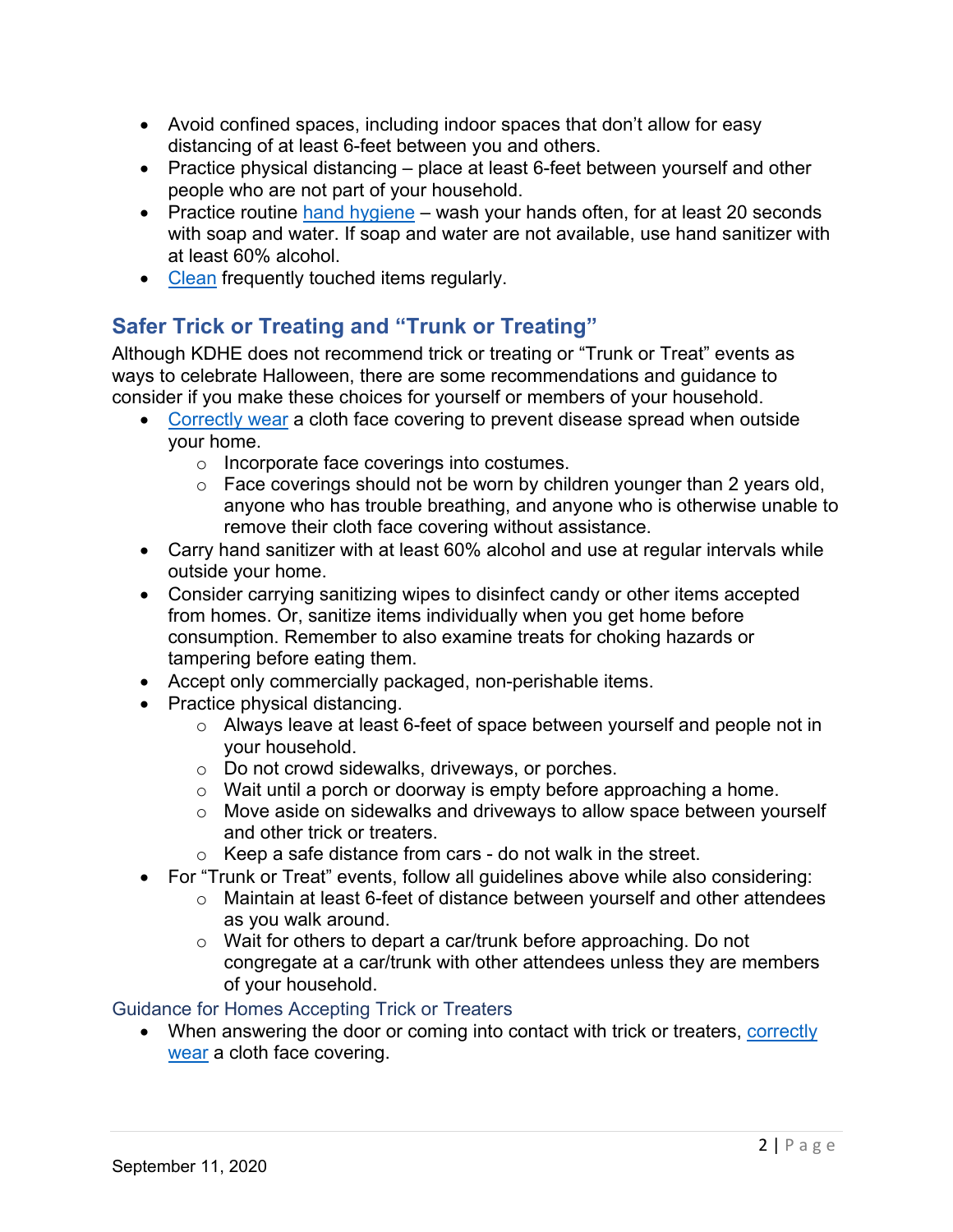- Wash hands with soap and water for at least 20 seconds at regular intervals; hand sanitizer with at least 60% alcohol can be substituted if soap and water are not available.
- Regularly clean and sanitize frequently touched items such as door handles, door bells, and door knockers. Consider having sanitizing wipes by the door for quick access between trick or treaters.
- Distribute only commercially produced, non-perishable items to trick or treaters.
- Do not use "grab bowls", where trick or treaters reach into a communal bowl to retrieve candy.
- Consider spacing items 6-feet apart on your porch, in your yard or on a table in your driveway with a sign advising trick or treaters to "Take 1". Watch from a safe distance and replenish items as needed.
- Alternatively, make individual goodie bags for trick or treaters to pick up as they walk by. If your home has a fence, consider hanging individual goodie bags on the fence for trick or treaters to take as they walk by.
- For "Trunk or Treat" events, also consider:
	- o Participating cars should be parked at least 6-feet apart.
	- o Make individual goodie bags and place them in your trunk so they are not touching. Maintain a distance of at least 6-feet from other attendees and replenish bags or items as needed.
	- o Carry hand sanitizer with at least 60% alcohol and use at regular intervals.
	- o Sanitize high-touch areas at regular intervals. Consider having sanitizing wipes on hand.

# **Halloween Parties**

Although KDHE does not recommend hosting or attending parties as a way to celebrate Halloween, there are some recommendations and guidance to consider if you make this choice for yourself or members of your household.

- [Correctly wear](https://www.coronavirus.kdheks.gov/DocumentCenter/View/441/Kansas_Homemade_Mask_Guidance-PDF---4-10-20) a cloth face covering around others who are not part of your household.
- Practice routine [hand hygiene](https://www.cdc.gov/coronavirus/2019-ncov/global-covid-19/handwashing.html) wash your hands often, for at least 20 seconds with soap and water. If soap and water are not available, use hand sanitizer with at least 60% alcohol.
- Consider only hosting or attending parties hosted in large, outdoor spaces that allow for physical distancing of at least 6-feet between attendees.
- Maintain at least 6-feet between yourself and people who are not members of your household, especially when cloth face coverings are removed for eating and drinking.
- When setting up tables and chairs, create individual seating areas of various sizes spaced 6-feet apart to be utilized by individual family or household units. Encourage guests to sit only with those who are members of their household, especially for eating and drinking when cloth face coverings will be removed.
- Avoid activities that require guests to be in close contact or to share items, such as games or food.